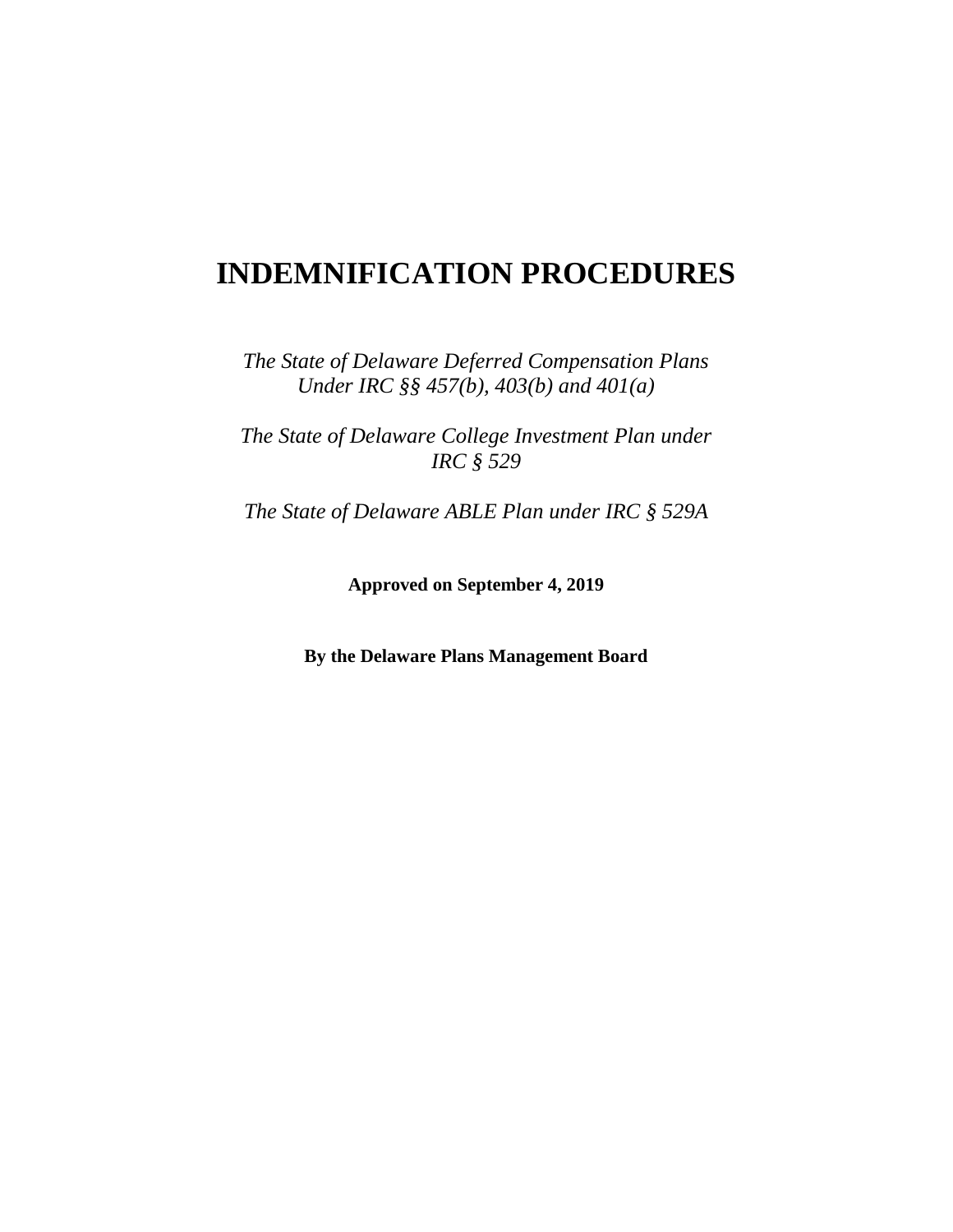## **I. THE PLANS MANAGEMENT BOARD AND ITS COMMITTEES**

The Plans Management Board (the "Board") oversees and administers the State's deferred compensation program authorized under chapter 60A of title 29 of the Delaware Code (the "DC Program").<sup>1</sup> The DC Program encompasses three distinct deferred compensation plans authorized under the Internal Revenue Code ("IRC"): (a) the State's deferred compensation plan under IRC § 457(b); (b) the State's tax-sheltered annuity plan for certain education employees under IRC § 403(b); and (c) the State's employer match plan under IRC § 401(a). The Board also oversees and administers the State's college investment plan under IRC § 529, authorized by subchapter XII, chapter 34 of title 14 of the Delaware Code, and the State's "Achieving a Better Life Experience Program," authorized by chapter 96A of title 16 of the Delaware Code (the "Plans").

In February 2018, as memorialized in Resolution No. 2018-1 (the "Resolution"), the Board dissolved its existing Plan-based committee structure and adopted a new committee structure based on committee function. Pursuant to the Resolution, the Board created a standing "Investment Committee" and vested it with authority to review and make recommendations to the Board with respect to all matters related to Plan investment options and Plan investment performance, as well as all other investment-related matters pertaining to the Plans as may be referred by the Board. The Board created a second standing committee - the "Audit and Governance Committee" - and vested it with intitial responsibility for all audits-related matters, potential Plan amendments, Planrelated cybersecurity issues, and such other audit or governance matters pertaining to the Plans as may be referred by the Board.

# **II. OFFICE OF THE STATE TREASURER**

The Office of the State Treasurer ("OST") provides administrative support to the Board and its committees.

## **III. SCOPE AND DISCLAIMER**

Under Delaware law, the members of the Board and its committees (collectively, "Members") have certain protections from personal liability and may be entitled to representation and indemnification in connection with legal proceedings arising from a Member's participation on the Board or a committee. This document contains the procedures for Members who seek representation by or indemnification from the State in connection with legal proceedings.

This document contains general descriptions of Members' immunities and litigation-related rights under Delaware law. The descriptions are for convenience purposes only. They are not intended as, nor may they reasonably relied upon as, legal advice, and are not binding on or otherwise enforceable against the State. A Member's failure to comply with these procedures may affect the Member's ability to be represented by the State and may result in a forfeiture or limitation of any right the Member may have to seek indemnification. Members with questions concerning their individual rights under these procedures or applicable law are encouraged to consult with their own counsel.

 $\overline{\phantom{a}}$ 1 *See* 29 *Del. C.* § 2722.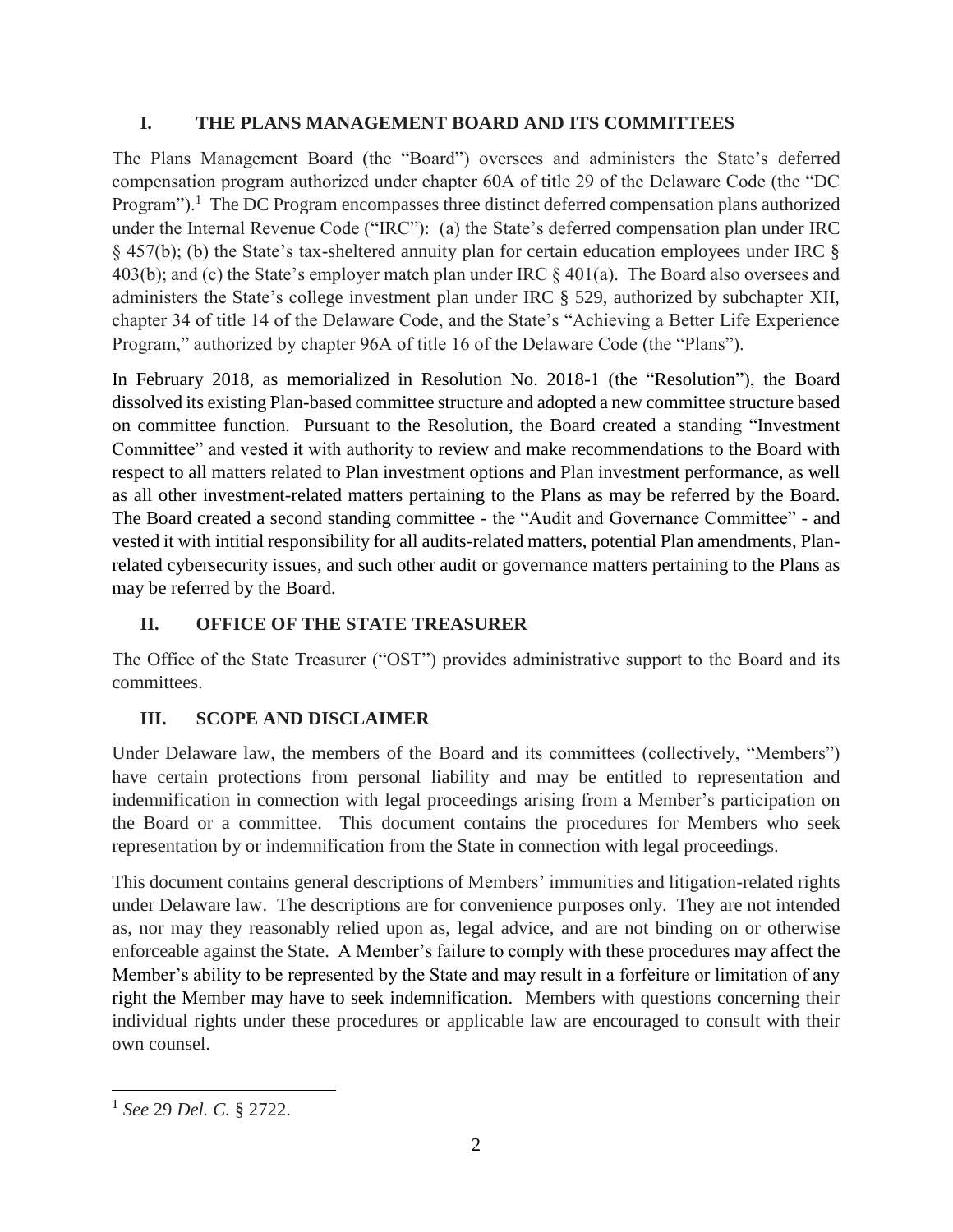#### **IV. QUALIFIED IMMUNITY AND EXCULPATION**

#### **Civil Matters**

Under Delaware law, Members have protection from personal liability in civil matters. First, Members are entitled to qualified immunity in civil tort proceedings as long as the statutory requirements for such immunity are satisfied.<sup>2</sup> Second, Members are protected from monetary judgments by a broad exculpation provision that, on its face, insulates Members from personal liability for "any act or omission" made during the Member's tenure, as well as "any loss" incurred by a plan participant.<sup>3</sup>

#### **Criminal Matters**

Members do not have qualified immunity in criminal matters. Nor are they insulated from personal liability for fines, penalties or restitution that may be imposed in connection with a criminal matter.

#### **Obligation to Participate**

The foregoing protections do not insulate Members from being threatened with, or named as defendants in, legal proceedings. Nor do they excuse Members from their obligations to participate in litigation, whether civil or criminal. A Member who is made a party to a legal proceeding may be required to remain in the case until that Member's immunity, exculpation and other rights are finally resolved. Whether or not named as a defendant, a Member may be required to submit to depositions, serve as a witness at trial, or otherwise assist with Board-related litigation. Members who are threatened with, or named as defendants in, legal proceedings may have rights to representation and indemnification by the State.

#### **V. REPRESENTATION IN LEGAL PROCEEDINGS**

#### **Representation by the Delaware Department of Justice or Special Counsel in Civil Matters**

A Member who is named as a defendant in a civil matter arising by reason of such Member's participation on the Board or a committee normally will be represented by the Delaware

 $\overline{a}$ 2 *See* 29 *Del. C.* § 2722(f)(2) and 10 *Del. C.* § 4001Members' rights with respect to qualified immunity derive from 29 *Del. C.* § 2722(f)(2) and 10 *Del. C.* § 4001. Generally speaking, unless federal or other State laws provide otherwise, Members are insulated from suit and money damage awards in tort actions if:

<sup>(1)</sup> The act or omission complained of arose out of and in connection with the performance of an official duty requiring a determination of policy, or any other official duty involving the exercise of discretion on the part of the Member;

<sup>(2)</sup> The act or omission complained of was done in good faith and in the belief that the public interest would best be served thereby; and

<sup>(3)</sup> The act or omission complained of was done without gross or wanton negligence. *See* 10 *Del. C.* § 4001.

<sup>3</sup> 29 *Del. C.* § 2722(f)(2). Delaware courts have not had occasion to interpret or apply the exculpation language in § 2722(f)(2).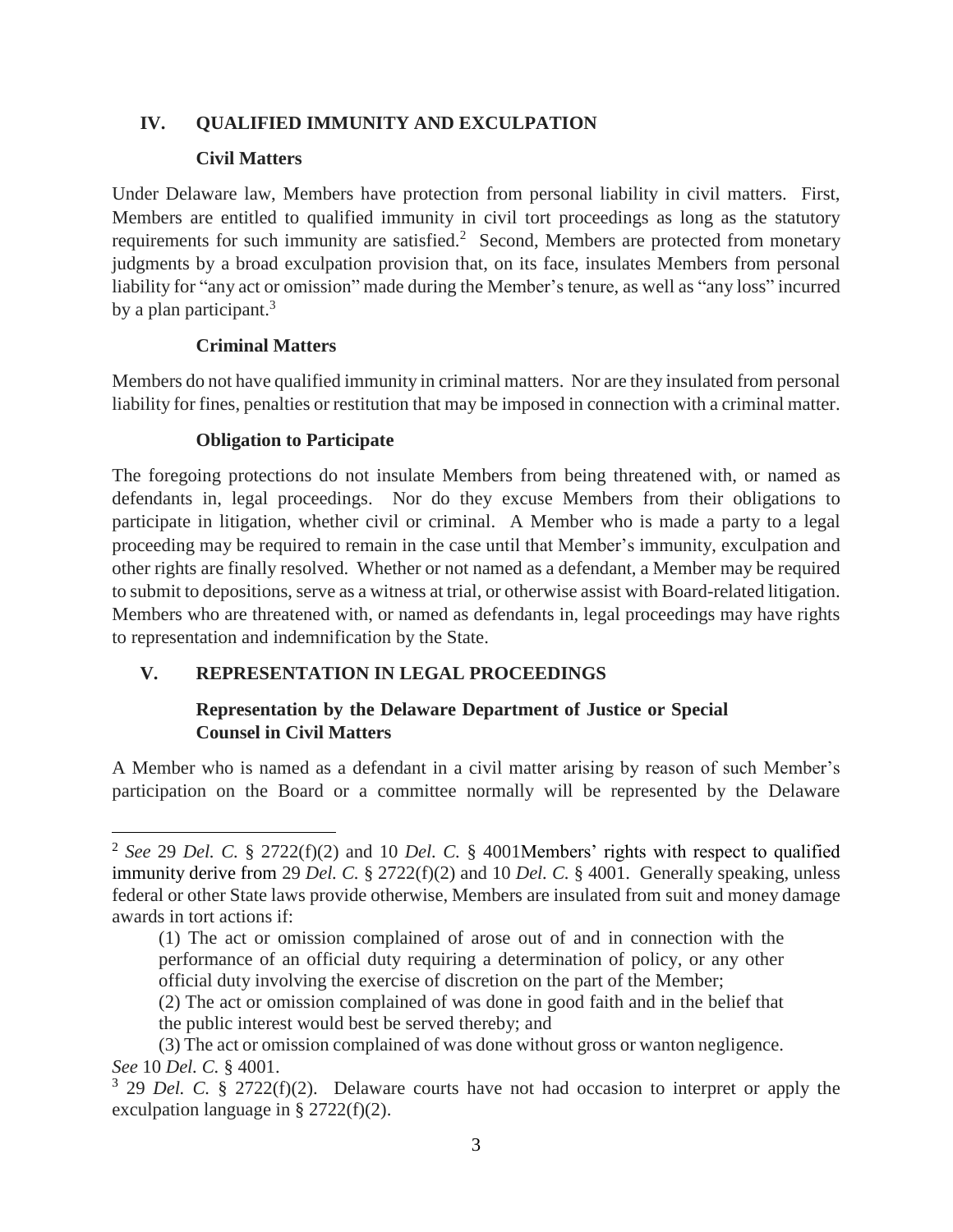Department of Justice ("DDOJ").<sup>4</sup> In the event the DDOJ is unable to represent the Member, whether because of a conflict or otherwise, the DDOJ may consider the appointment of special counsel, with expenses borne by the State.<sup>5</sup> Any such appointment, and the terms and conditions of the engagement, must be approved by the Attorney General and the Governor, in their discretion, and are subject to the terms and conditions of the DDOJ's Outside Counsel Billing Policy (the "Billing Policy"), a copy of which is affixed hereto.<sup>6</sup>

A Member who is named as a defendant in a civil matter must first (a) promptly after learning of the matter, discuss with the Board's assigned Deputy Attorney General (the "DAG") the DDOJ's role in representing the Member, and (b) promptly provide the DAG with such information as the DAG may reasonably request to enable the DDOJ to assess conflicts of interest and otherwise determine whether the DDOJ will represent the Member in the matter. A Member who thereafter desires to request the appointment of special counsel must (y) promptly after receiving notice that the DDOJ is unable to represent the Member, provide the DAG with a written request for such appointment, and (z) promptly provide the DAG with such information as the DAG may reasonably request to enable the Attorney General and the Governor to assess whether the Member is entitled to special counsel.

## **Representation by Court-Appointed Attorney in Criminal and Civil Matters**

A Member who is named as a defendant in a criminal or civil matter arising by such Member's participation on the Board or a committee may petition the court with jurisdiction over the matter to appoint an attorney to represent the Member's interests, with expenses borne by the State.<sup>7</sup> If the petition has merit, the Court will first consider whether to appoint a DAG from the DDOJ.<sup>8</sup> If the court determines that the DDOJ is unable to represent the Member, whether because of a conflict or otherwise, the court may appoint a non-DDOJ attorney to represent the Member's interests.<sup>9</sup> In criminal matters, the court will appoint an attorney from the Office of Defense Services. In civil matters, the court may appoint an attorney licensed in this State.<sup>10</sup>

#### **Representation by Private Attorney in Criminal and Civil Matters**

A Member who is named as a defendant in a criminal matter may select a private attorney of their choosing. In civil matters, the DDOJ has a statutory duty to represent public officials sued in their

 $\overline{\phantom{a}}$ 

<sup>4</sup> *See* 29 *Del. C.* §§ 2504(3) (providing that DDOJ has the duty, power and authority to represent public officials sued in their official capacities, except where the State has a conflicting interest), 2507 (prohibiting employment of non-DDOJ attorneys by State officials except for special counsel approved by the Attorney General and the Governor).

<sup>5</sup> *See* 29 *Del. C.* § 2507.

<sup>6</sup> *See id*.

<sup>7</sup> *See* 10 *Del. C.* § 3925.

<sup>8</sup> *See id*.

<sup>9</sup> *See id*.

<sup>10</sup> *See id*.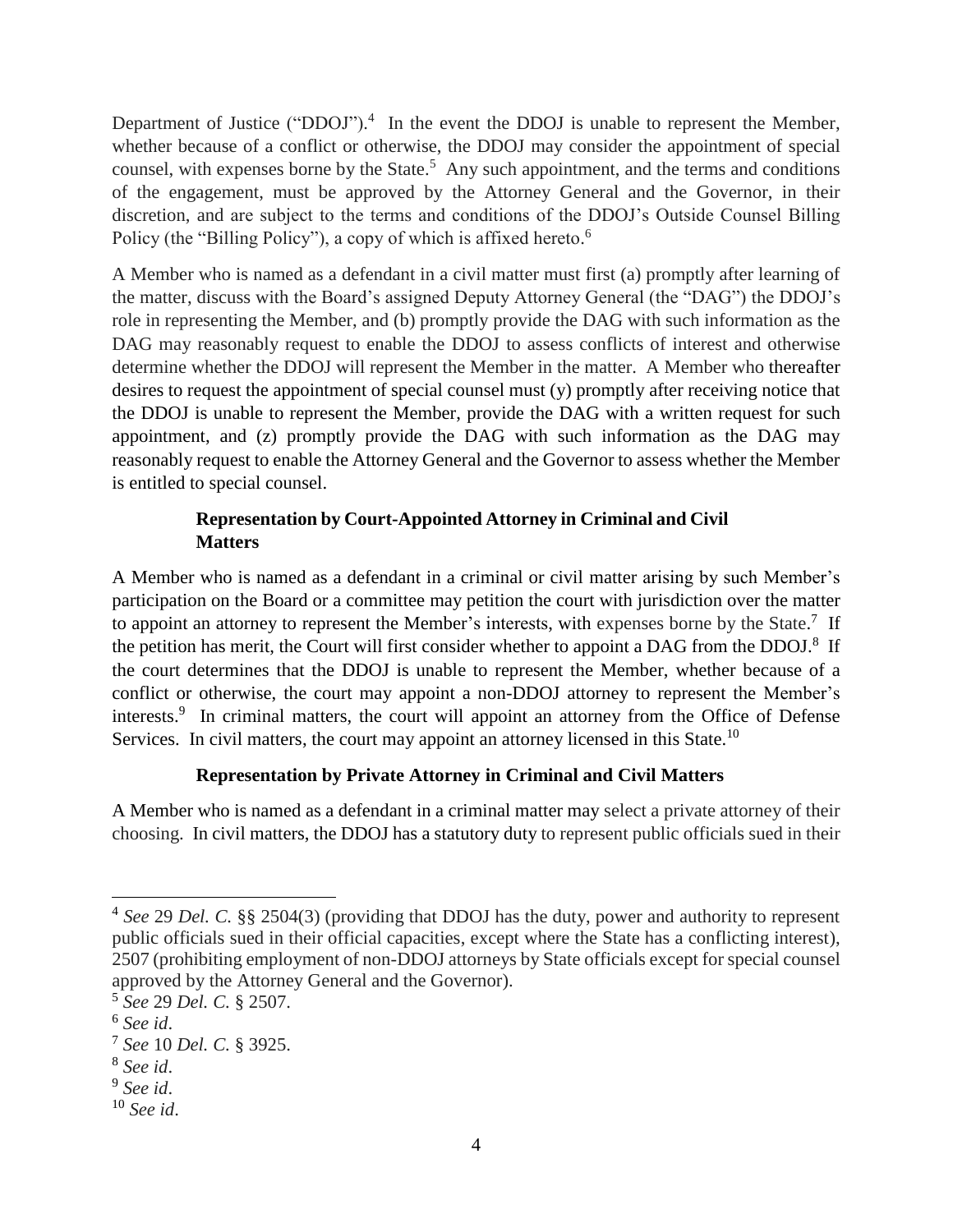official capacities, except where the State has a conflicting interest.<sup>11</sup> In the event of a conflict, the DDOJ may seek to appoint special counsel for the Member. Absent representation by the DDOJ or special counsel, the Member may select a private attorney of their choosing to represent his or her interest in a civil matter. Payment for private attorneys' fees shall be borne by the Member unless (a) the Member was not entitled to representation by the State, either by the DDOJ directly or through the appointment of special counsel, and (b) the Member is entitled to indemnification for attorneys' fees under applicable law.

## **VI. INDEMNIFICATION BY THE STATE**

#### **General Requirements - Civil and Criminal Matters**

Under Delaware law, the State may be obligated to indemnify a Member who is a party to, or who is threatened to be made a party to, any civil or criminal proceeding arising by reason of the Member's participation on the Board or a committee.<sup>12</sup> In civil matters, the State's indemnification obligations cover any expenses, judgments, fines and amounts paid in settlement (collectively, "Expenses") if (a) such Expenses were actually and reasonably incurred by the Member in connection with such action, suit or proceeding, and (b) the Member acted in good faith and in a manner that the Member reasonably believed to be in the best interest of the State.<sup>13</sup> In criminal matters, the State has an obligation to indemnify members for Expenses only if (y) the requirements in the preceding sentence are satisfied, and (z) the Member had no reasonable cause to believe that the Member's conduct was unlawful.<sup>14</sup>

### **Private Attorneys' Fees - Civil and Criminal Matters**

In civil and criminal matters, assuming other applicable requirements are met, the State's indemnification obligations with respect to Expenses may include private attorneys' fees, provided that the Attorney General has determined that the Member was not entitled to representation by the State, either by the DDOJ directly or through special counsel.<sup>15</sup> Attorney's fees and passthrough expenses shall be subject to review for reasonableness under the Billing Policy.

#### **Payment of Current Expenses in Civil Matters**

In civil matters only, assuming other applicable requirements are met, Members are entitled to payment of incurred Expenses, including private attorneys' fees if otherwise authorized, prior to final disposition of the matter but only if such prepayment is expressly authorized and approved in advance by a majority of current Board members and the Governor.<sup>16</sup> Payments authorized prior to final disposition of the matter remain subject to disgorgement based on facts that are developed during the course of the civil matter.

 $\overline{\phantom{a}}$ 

<sup>11</sup> *See* 29 *Del. C.* §§ 2504(3), 2507.

<sup>12</sup> *See* 29 *Del. C.* § 2722(f)(2).

<sup>13</sup> *See id*.

<sup>14</sup> *See id*.

<sup>15</sup> *See id*.

<sup>16</sup> *See id*.